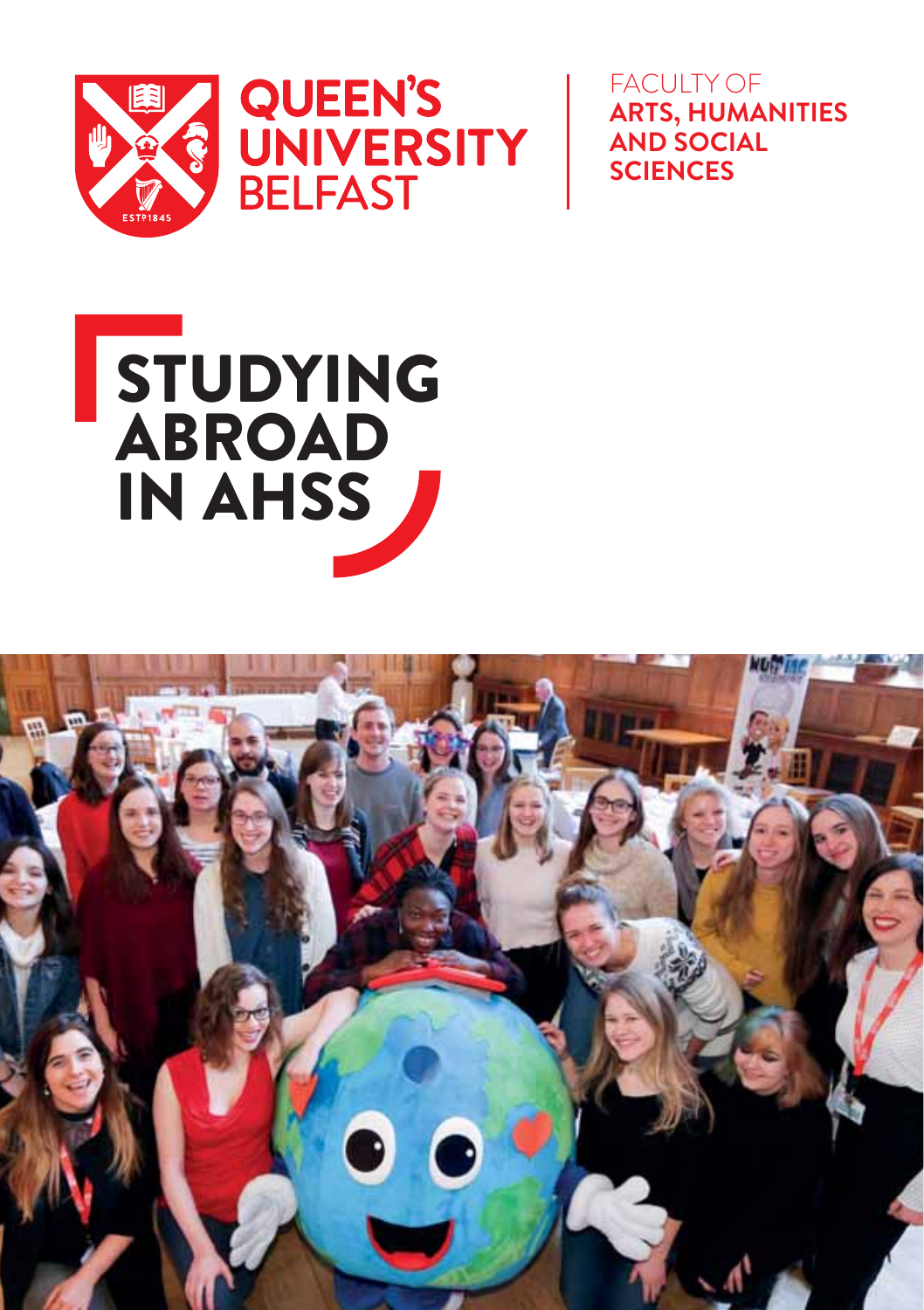# WELCOME FROM THE DEAN OF EDUCATION

## Welcome to Queen's University Belfast… and welcome to the Faculty of Arts, Humanities and Social Sciences!

On behalf of the Faculty of Arts, Humanities and Social Sciences, we are delighted to welcome students from across the globe to study abroad with us at Queen's University Belfast. The Faculty of Arts, Humanities and Social Sciences, is home to a large number of study abroad students who enrich our Faculty by enhancing our cultural diversity and bringing a range of new perspectives and ideas to our learning.

Whether you are studying for one semester or a full academic year we hope to inspire you to open your mind to new possibilities, allow you to create new connections locally and with peers from around the world and immerse yourself in the cultural landscape of the thriving city of Belfast.

Among the challenges you may face are setting priorities and making the most of the wonderful opportunities life at Queen's offers. You will need to think about how best to ensure you make good progress with your studies, how to adapt to being a genuinely independent learner, and how to work critically and creatively with new colleagues and fellow students. In all these challenges and others, you will find that the staff at Queen's, both academic and support staff, are eager to support you and help you make a really effective transition to study in Northern Ireland.

As a study abroad student you will almost certainly find some differences between the experiences of studying at your home



university to studying with us at Queen's. We hope that the information provided here will answer some of the initial questions you might have about these differences and equip you with some valuable practical advice to support your transition to life at Queen's. We recommend that you keep this booklet handy – and refer to it regularly during your time with us and as new challenges arise as you progress through the course of your studies.

By choosing to study at Queen's you will be at a world-class university with a global outlook that is ranked 20th in the world and you will be taught by outstanding academics who are leaders in their field. Study abroad students in the past have returned home reinvigorated and inspired, and I hope that your experience will have a lasting impact on you and shaping your future.

In addition, don't forget that you will find lots more useful information for settling into university life on the Queen's International Welcome website –

#### **go.qub.ac.uk/IWO2019**

I hope your time with us will be everything you hope for, and you leave Belfast with new friends, new connections, a renewed desire to learn and, of course, lasting memories.

#### Professor David Phinnemore

Dean of Education, Faculty of Arts, Humanities and Social Sciences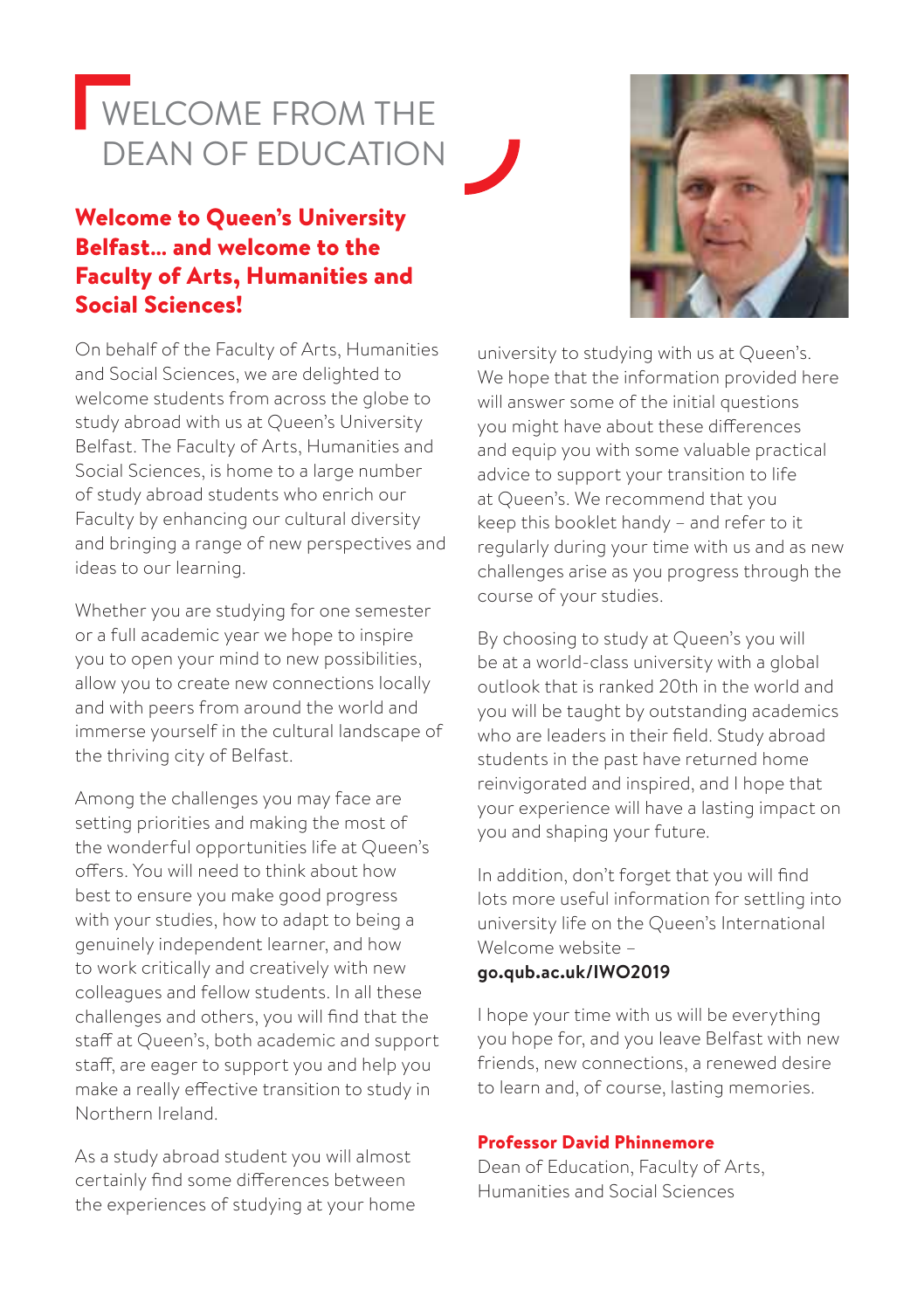

# Introduction to studying at Queen's

#### Introducing the University

Queen's is a large university with more than 23,000 students. The majority of our students are undergraduates – that is a student normally taking a first degree. Each student is on a particular degree programme which is overseen by a particular School, which is located in a Faculty.

Queen's has three Faculties: the Faculty of Arts, Humanities and Social Sciences, where you are based; the Faculty of Engineering and Physical Sciences; and, the Faculty of Medicine, Health and Life Sciences.

#### Introducing AHSS

The Faculty of Arts, Humanities and Social Sciences (AHSS) is a busy, multidisciplinary community of learners dedicated to using the wide range of subjects within the arts and humanities to make a difference to the lives or ordinary people; locally, nationally and internationally.

We are home to some 7600 students and 700 academic and support staff, compromising five academic Schools:

- **.** School of Arts, English and Languages;
- **.** School of History, Anthropology, Philosophy and Politics;
- **.** School of Law;
- **.** Queen's Management School; and,
- **.** School of Social Sciences, Education and Social Work.

If you are studying in AHSS you will be assigned to one of the academic Schools listed above. This allocation is usually based on your module selection and / or your home major.

#### Modules

Each semester you will normally study three modules at Queen's. One module is equivalent to 20 CATs points and you will take a total of 60 CATS per semester.

Study Abroad students are expected to negotiate and arrange credit transfer with their home institutions and you can view indicative grade conversions at **go.qub.ac.uk/conversion**

 As long as you meet the pre-requisites, study abroad students can usually select modules from across Levels 1, 2 and 3. Level 1 modules are entry level modules which often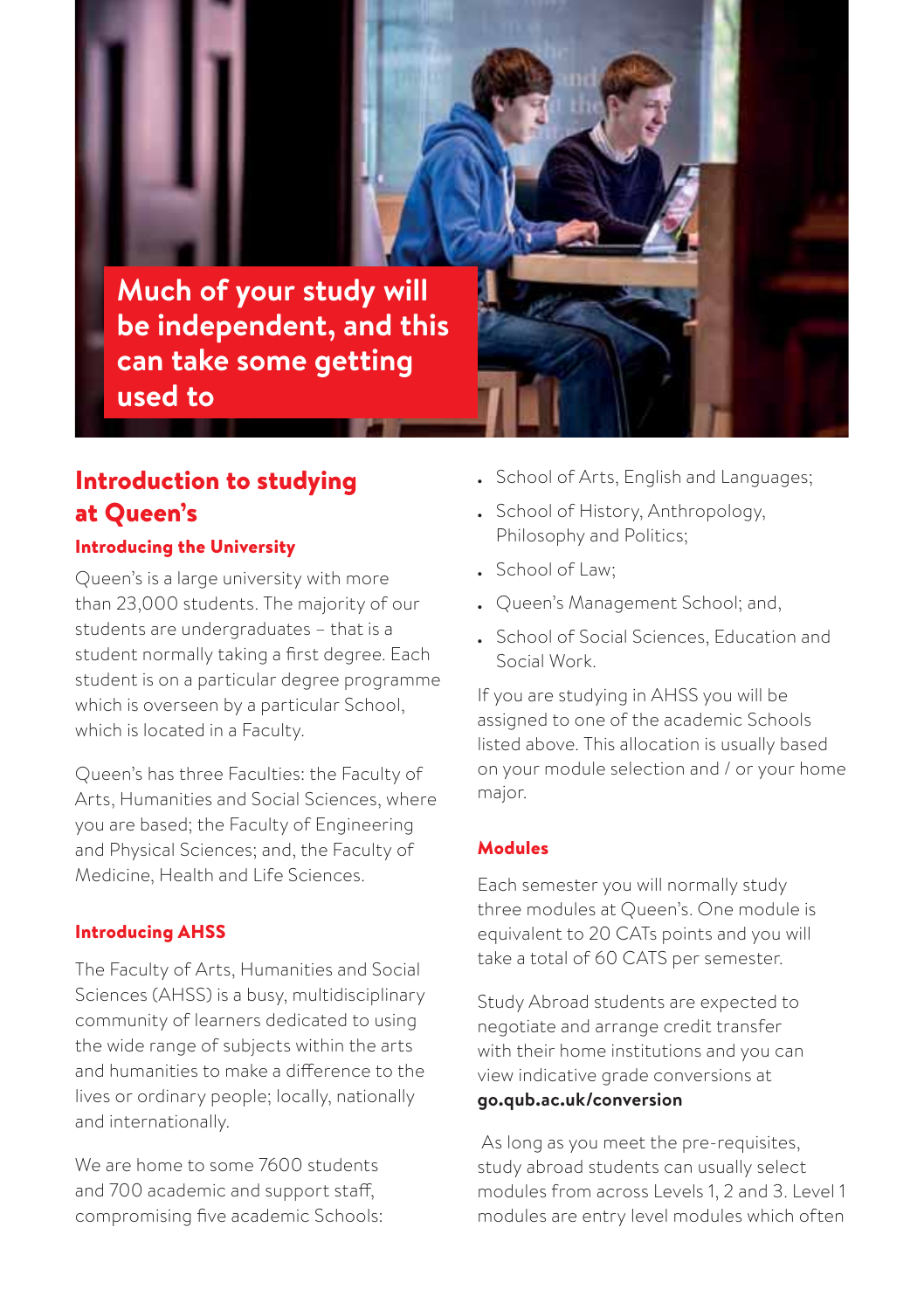do not require previous study and Level 3 modules are final year modules which will often require prior study. However this can often vary by School and subject.

Usually, modules can be described as below:

Level 1 - modules are normally taken in the first year

Level 2 - modules are normally taken in the second year and may require a knowledge of material covered in Level 1 modules

Level 3 - modules are normally taken in the third year and may require a knowledge of material covered in Level 1 and Level 2 modules

Level 4 - modules are offered only in certain cases of degrees lasting four years

#### Flexibility of a study abroad student

An important difference between study abroad students and full-time undergraduate students is that study abroad students often have more flexibility in their choice of modules. As long as you meet the prerequisites, study abroad students can usually select modules from across Levels 1, 2 and

3. This can mean that whilst you may belong to a particular School, you may be studying modules that are owned by other Schools. On occasion these modules may even belong to Schools in another Faculty outside of the Faculty of Arts, Humanities and Social Sciences.

A full list of contact details for Schools at Queen's is found at the back of this booklet. This can help you if have a query about a module that falls outside your home School.

# Studying at Queen's Teaching methods

You may find that modules at Queen's, as with most universities in the UK and Ireland, involve more independent study than at your home institution, particularly if you are based in North America. The teaching of a module will usually involve lectures which will be supported by tutorials or seminars which incorporate group discussion.

#### Contact hours

One of the first things you may notice about your Queen's university timetable is that you may have fewer scheduled classes than you do at your home institution. This is normal

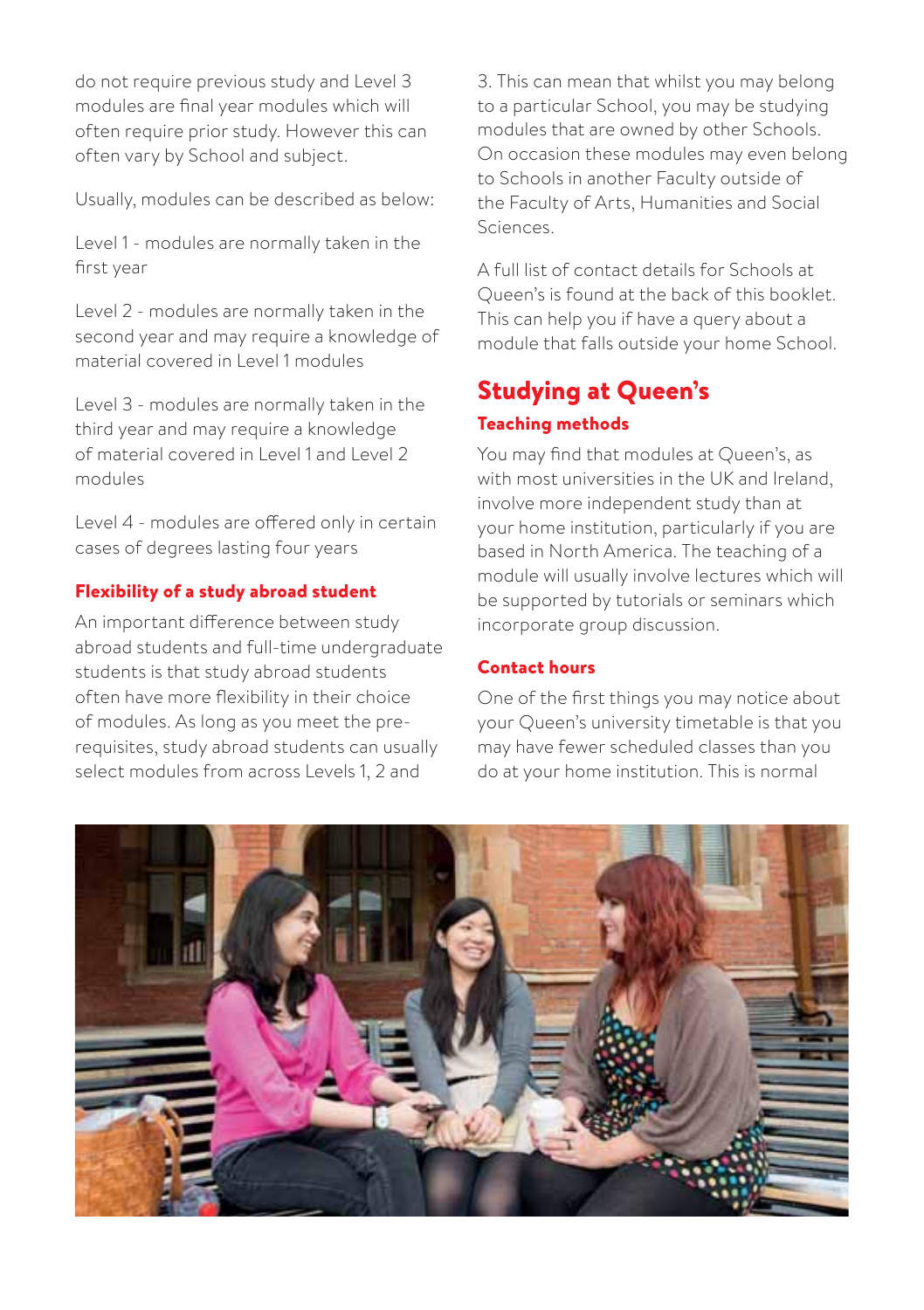

but remember that if you are a full-time student you should be engaged with your studies for around 40 hours per week. The 40 hours is made up of: your scheduled classes – including attendance at lectures, seminars, tutorials and other timetabled activities for each of your taught modules; preparation for your attendance at and participation in each of these classes further independent study which might involve finding and reading relevant materials; where required, group work with peers; preparatory work for and the writing of assignments (e.g. essays, reviews, reports, presentations); and, reflection on feedback and advice.

In certain weeks and for certain modules there may be lectures by visiting speakers or other research-led seminars, meetings with your Personal Tutor, opportunities to attend development sessions around careers and employability or study skills, as well as student society activities.

**In order to get the most out of your university experience, academically and personally, you need to engage fully in university life.**



In some weeks you might find that you have no timetabled teaching. These are likely to be assessment weeks when assignments may be due or examinations held, or they might be Development Weeks (Semester 2 only) when the University offers a range of opportunities for you to participate in activities that complement your studies, allow you to gain skills beyond your degree subject(s) or allow you to explore and experiment with new subject areas.

What you can be sure is that each week will be different!

As you begin the semester you should initially allocate time fairly equally to each of your modules. As a rough guide, you may have no more than three contact hours per module (e.g. two one-hour lectures and one one-hour tutorial). You will need to allocate an additional 10 hours per week of independent study for each module. Between two and three hours of this might be directed to reading and other preparatory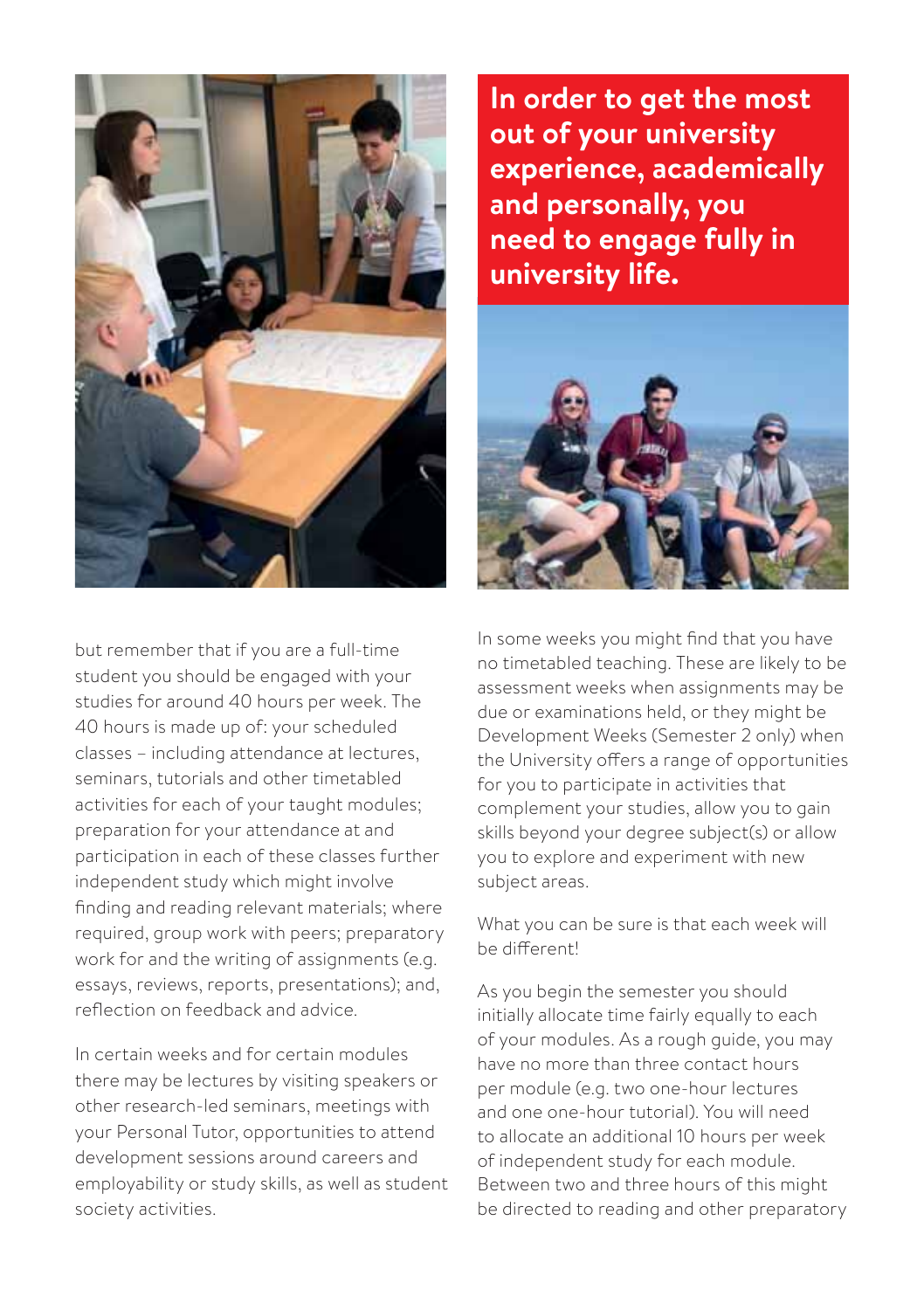work for tutorials or other types of classes, leaving you around seven or eight hours for further reading, research for assessed work, completion of other tasks set by the module convenor, discussions with other students and the drafting and writing of assignments. Whilst these timings are just a rough guide to get you going, remember that there will always be something to do and there will always be something new to learn.

#### Independent Study

A lot of the learning that you will have to do whilst at Queen's will be independent and this may take some getting used to. For each of your modules, there will be a schedule of classes, directed learning activities (e.g. required reading, set exercises), and assessment requirements. You will be required to manage this work on your own. This means organising your time, making sure you understand module requirements, sourcing your own reading materials based on reading lists and advice from academic staff and, essentially, planning how you make the most of the opportunities that life at university offers. Motivation is the key to becoming a successful learner. Of course you will need to put the time in, but it is also important that you think about the quality of that time. You should try to work out quickly what pattern of work suits you best. Schedule your day and week in a way that works for you. Take breaks at the times that are right for you. And remember that independent study isn't just about working on your own. Schedule sessions with your peers to discuss issues raised in each of your modules, to reflect on challenges and to get the most from your feedback. This can help you get far more out of the reading, writing and other work you do than you would on your own.

An important element of your studies will be your effective engagement with learning resources, particularly the Library. Sometimes that will involve physically

visiting the amazing resource that is the McClay Library and sometimes it will mean using library materials online. You will receive an introduction to the Library during International Welcome Week, and your School will also make provisions for a familiarisation with the Library during the School induction week. This will ensure you are aware of the ways in which the library's resources can be accessed and the support available from librarians. Library staff can assist you greatly in making the most of the available resources, so don't be afraid to ask!

And remember that your Personal Tutor will be able to provide more advice as you settle into a productive work pattern, and as you develop further your independence as a student.

#### Personal Tutor and other support

Study abroad students should be allocated a Personal Tutor within their School. This varies by School and may be the same person as your Adviser of Studies who you meet at enrolment and registration during International Welcome Week. If you aren't sure who your Personal Tutor is you can contact your School Office using the contact details for Schools at the back of this booklet.

Your Personal Tutor will be a member of academic staff and will be a key point of contact for all academic issues, and sometimes other challenges, during your time as a student at Queen's. You will be invited to meet with your Personal Tutor regularly throughout the year, both in group meetings with other students and individually, to discuss everyday issues around university life and study, as well as specific issues such as feedback. Personal Tutors are knowledgeable, enthusiastic and available to support your learning. No query is too trivial or too great, so do not hesitate to contact your Personal Tutor. And remember that, if your Personal Tutor cannot assist you directly, they will be able to point you in the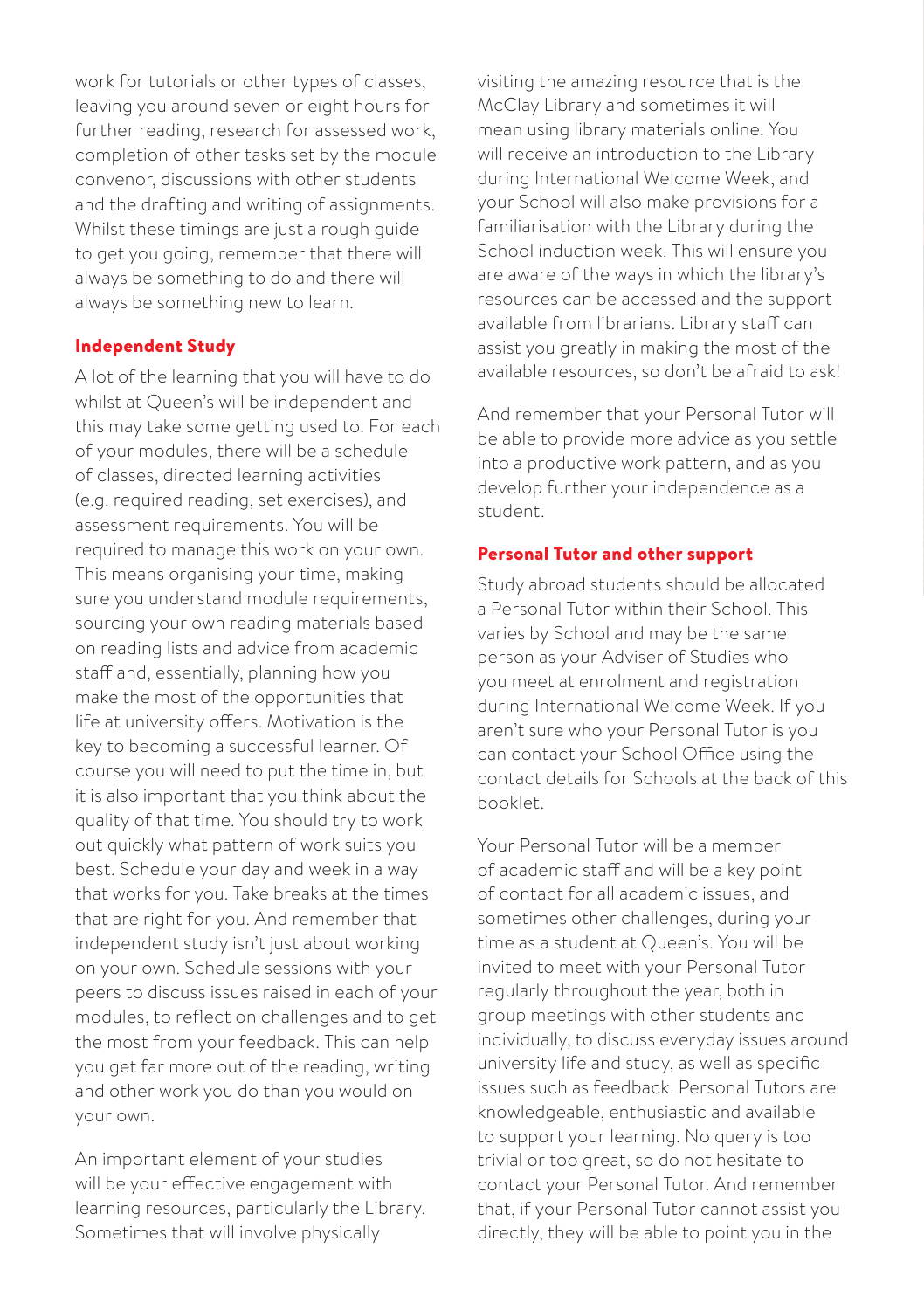



*Claire McLoughlin, Mobility Officer Mobility Officer*

direction of someone who can. However, it is up to you to keep your Personal Tutor and, as appropriate, other staff, such as your module convenors or tutors, informed of any particular difficulties you may be facing. If you don't let them know that you have a problem, they won't be able to help!

In addition to your Personal Tutor the Faculty has a Global Mobility Officer, Claire McLoughlin, who can support with any issues or concerns you may be having in AHSS. Claire works across Schools in AHSS to support the student experience of study abroad students and can help you if your Personal Tutor or School may not be able to.

Study abroad students in AHSS will be informed of regular drop-in sessions with Claire by email. Alternatively you can contact Claire by emailing: AHSSabroad@qub.ac.uk

# **Schools**

#### Handbooks and Guides

All Schools in the Faculty of Arts, Humanities and Social Sciences produce a School handbook for their undergraduate students. This will be shared with you as a study abroad student either electronically or in hard copy format. The handbook will provide you with useful information about your School, and will include essential information such as key staff contacts, School procedures, student representation and sources of student support.

If you are studying modules which are owned by a different School, you should also obtain a copy of that School's handbook. It will contain important information relating to teaching and assessment in that School. Do keep this information to hand and refer to your handbook(s) regularly during the semester or academic year. If you are having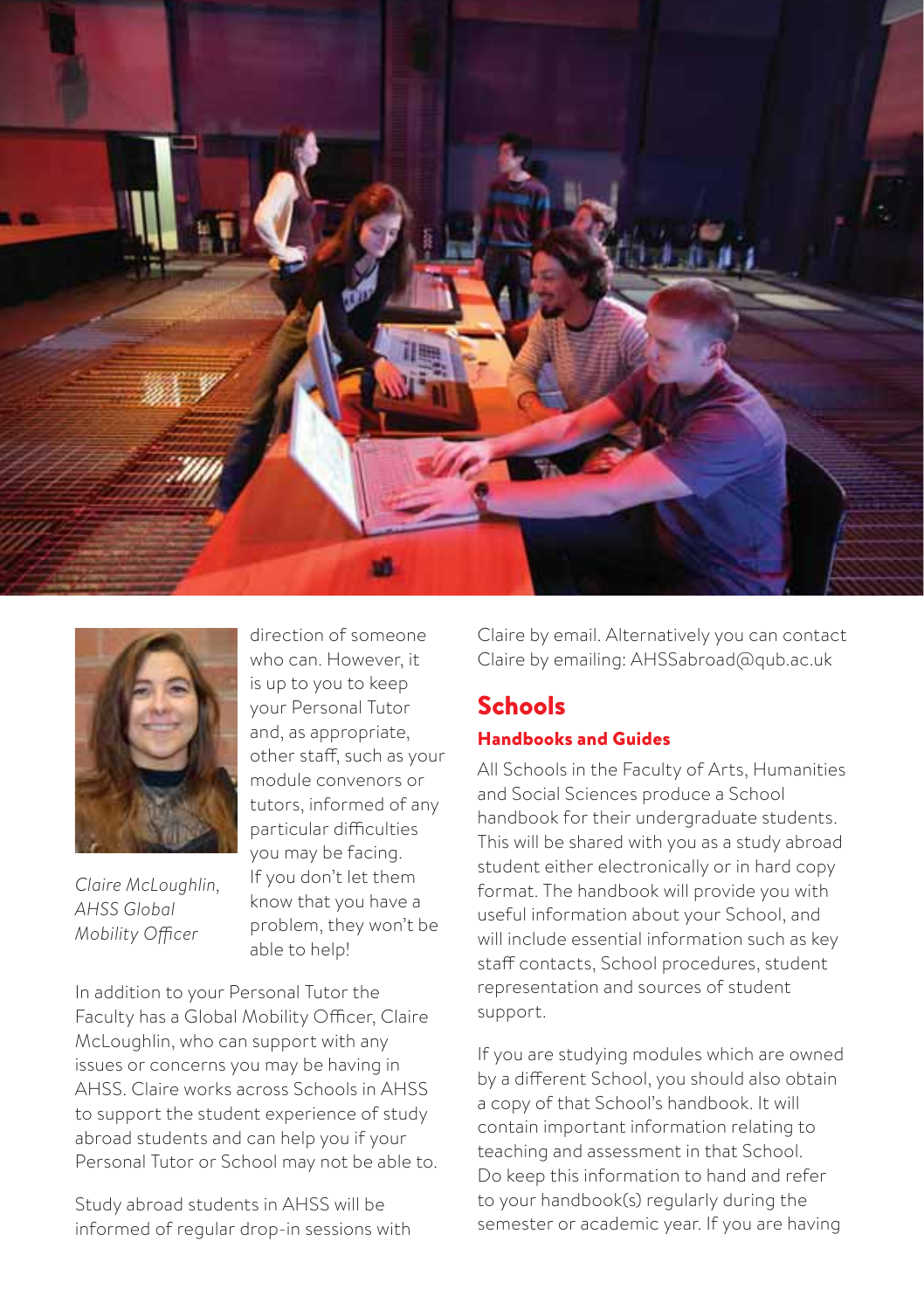problems obtaining a handbook for additional Schools please contact Claire McLoughlin, AHSS Global Mobility Officer, who can support you with this.

You will also receive module guides, again in either hard copy or electronic form, for the modules you take each semester. Take the time to read these thoroughly at the outset of the module and refer back to them regularly during the semester. They will give you details of the topics to be covered, the assignments to be completed, deadlines, reading lists, and information on the learning outcomes and key skills to be gained from successful completion of the module. If you have any questions about a module, raise those questions with the module convenor, whose contact details will be listed in your individual module guide.

The below diagram shows the handbooks and guides you should have to support your studies in AHSS.

## Assessment

#### **Assignments**

For each module you take, you will be required to complete a number of assignments. Most of these will involve 'summative' assessment, i.e. they will be graded against the marking criteria and contribute to your overall mark for the module. Other assignments will be formative and are designed to provide you with the opportunity to complete work on which you will receive feedback before you are required to complete an assignment involving summative assessment. You can expect feedback to be provided on all coursework assignments. Schools indicate the normal turnaround time for providing feedback on coursework assignments.

As for the type of assignments you will be required to complete, these will vary from module to module. Essays are a common form of assignment; and some modules, particularly in the second semester,



#### **Supporting your studies in AHSS**

\* Only relevant for students studying modules outside of their assigned school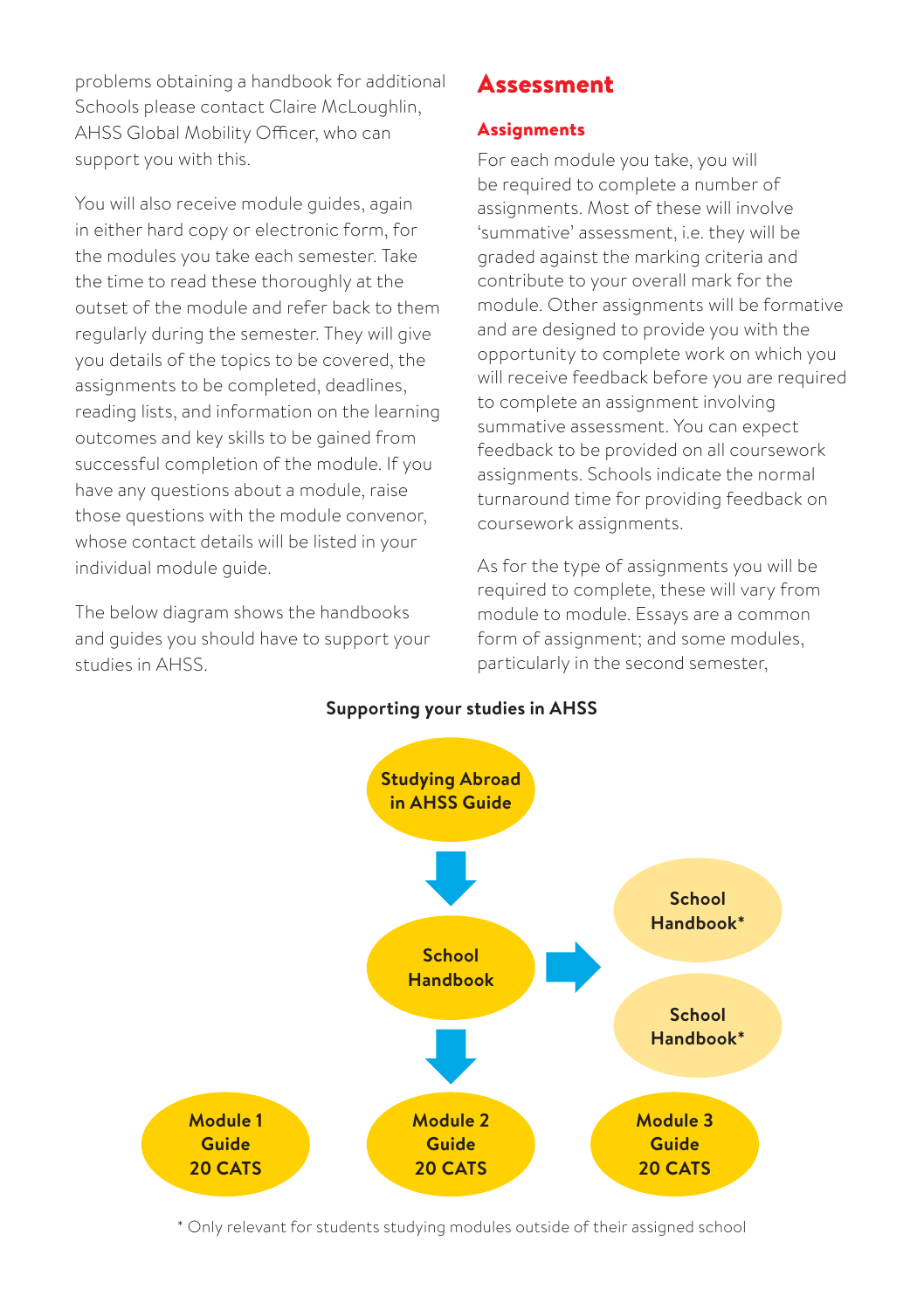have examinations. Other modules are coursework only and can involve presentations, reports, briefings, reviews, portfolios. The range of assignments used is extensive. The requirements for each module will be contained in the module guide. If you have any questions about what is required of you, do speak with your module tutor or the module convenor.

#### Alternatives

In exceptional circumstances it may be possible to arrange an alternative to the normal method of assessment. Students who wish to request an alternative to examinations should request a Change of Assessment Form from the Global Opportunities team in the Student Guidance Centre.

Non-native English speakers may also be entitled to special arrangements in formal examinations.

More information can be found in the student information guide issued by the Global Opportunities team after you accepted your offer to study at Queen's.

#### Marking

Each assignment that is summatively assessed will be awarded a mark, normally out of 100 and so in accordance with the 'conceptual equivalents' scale used at Queen's. Details of this will be provided in your School handbook.

The pass mark for an assignment is 40. Most marks awarded fall within either the 50s - a 2.2 mark - or the 60s - a 21 mark. Excellent. work will receive a 'first class' mark in the 70s or above. This marking scale - widely used in universities - is likely to be unfamiliar to you. Adjusting to it can take time. A mark in the 60s should not be met with disappointment; it is a very good mark at university level. A mark above 70 is excellent.

#### Feedback

Feedback is a key element of your academic progress. Staff throughout the Faculty of Arts, Humanities and Social Sciences will provide you with constructive and helpful feedback to assist you in enhancing and improving your academic work. It is important that you familiarise yourself with your School's policy on assessment and feedback (and that of any other School in which you are taking a module). This information can be found in your School handbook.

Feedback takes a variety of forms.

The most obvious accompanies each assignment that has been submitted for assessment. In addition to a mark, you will receive an explanation of the strengths and weaknesses of the assignment as well as what can be done to improve on the work in future assignments. Other forms of feedback include: general in-class advice on essay writing; individual meetings with academic staff; discussions and other oral feedback on class contributions and presentations; group sessions with tutors to discuss assignments; and some subjects will be able to share a range of sample answers showing the standards for which you should be aiming.

The people who will give this wide range of feedback include lecturers and tutors, module convenors, Personal Tutors and even fellow students. Be open to any offer of feedback, especially from academic staff, and pay attention not just to the marks you receive but to the comments. Feedback is a crucially valuable tool in your learning experience – with the key objective being to take forward any previous feedback into future assignments and learning. Again, your Personal Tutor, as well as other academic staff, can assist you in understanding the feedback you receive and using it constructively in future assessed work. For example, your Personal Tutor will also be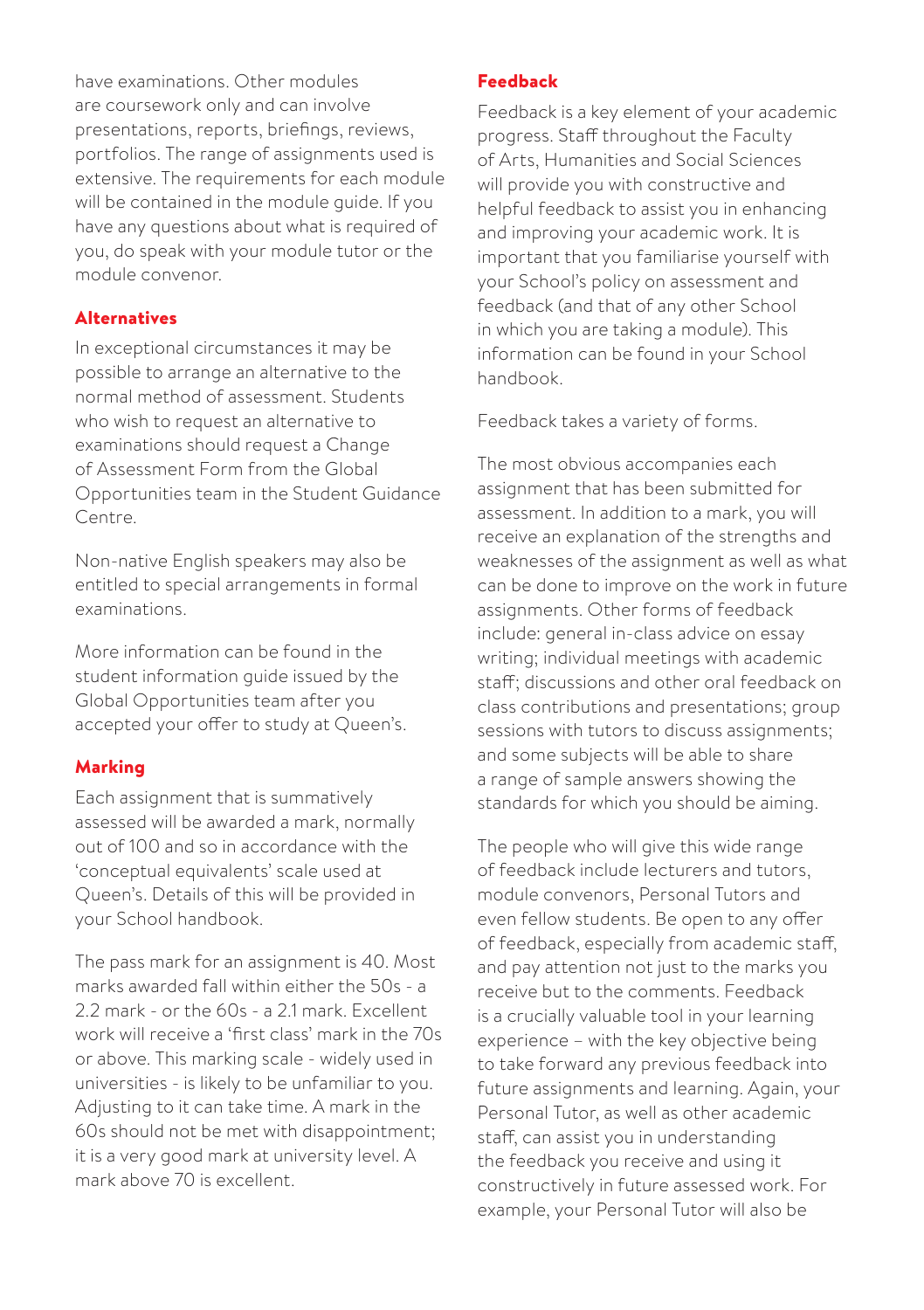able to guide you on making best use of the feedback you receive so as to help you to identify any patterns in your learning.

The Learning Development Service (LDS) in the Student Guidance Centre can also assist with advice on using feedback, as well as providing support in other areas of your academic work. Students can contact LDS for a one to one appointment by emailing lds@qub.ac.uk

# Staying Connected

In order to get the most out of your university experience, academically and personally, you need to engage fully in university life. In an academic sense, this means that you need to attend lectures and other classes, be prepared and be willing to participate fully in tutorials and seminars, engage in group work and contribute effectively to discussions. You will also need to ensure that you meet deadlines and keep on top of your work, and this is where your time management skills are important. Make sure you know your assessment deadlines and arrangements for submission: this information will be included in module guides. If in any doubt ask the module convenor.

And getting involved socially is an important element of university life too, so make sure you take advantage of the wealth of opportunities available, including sports, clubs and societies, or even just catching up with friends over coffee. Spending time on campus, and in the area around Queen's, is the best way to make sure you develop friendships and stay connected.

#### Volunteering

Study abroad students may find it particularly useful to volunteer while they are studying in Belfast. Often if you are an international student from outside the EU studying on a short term study visa for less than six months you will be unable to undertake paid work or voluntary work. You are however permitted to volunteer and volunteering is an excellent way to meet other students, develop employability skills and feel good by giving something back to your adopted community. You can find out more by contacting the Volunteer SU team in the Students' Union, E: volunteer@qub.ac.uk

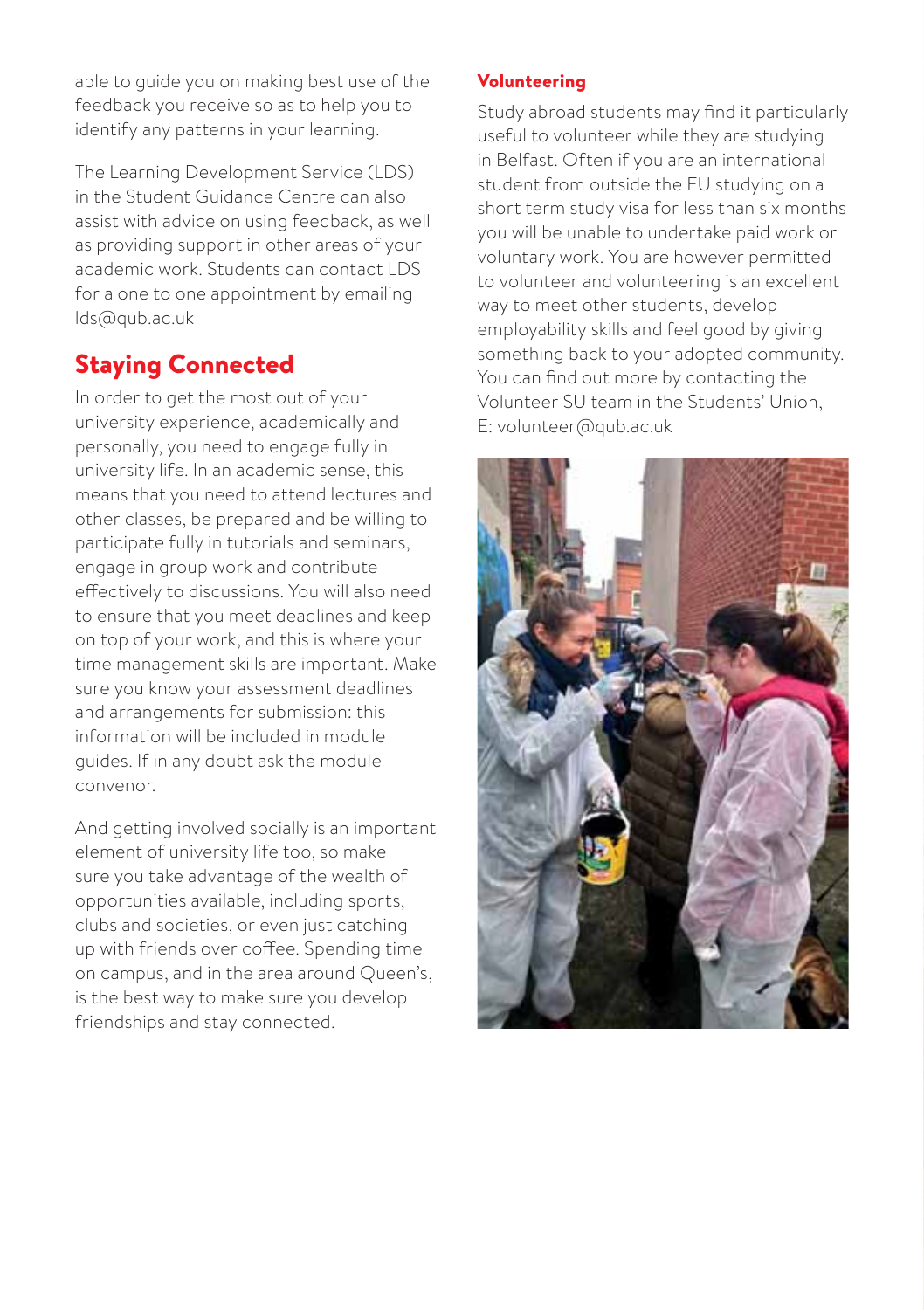